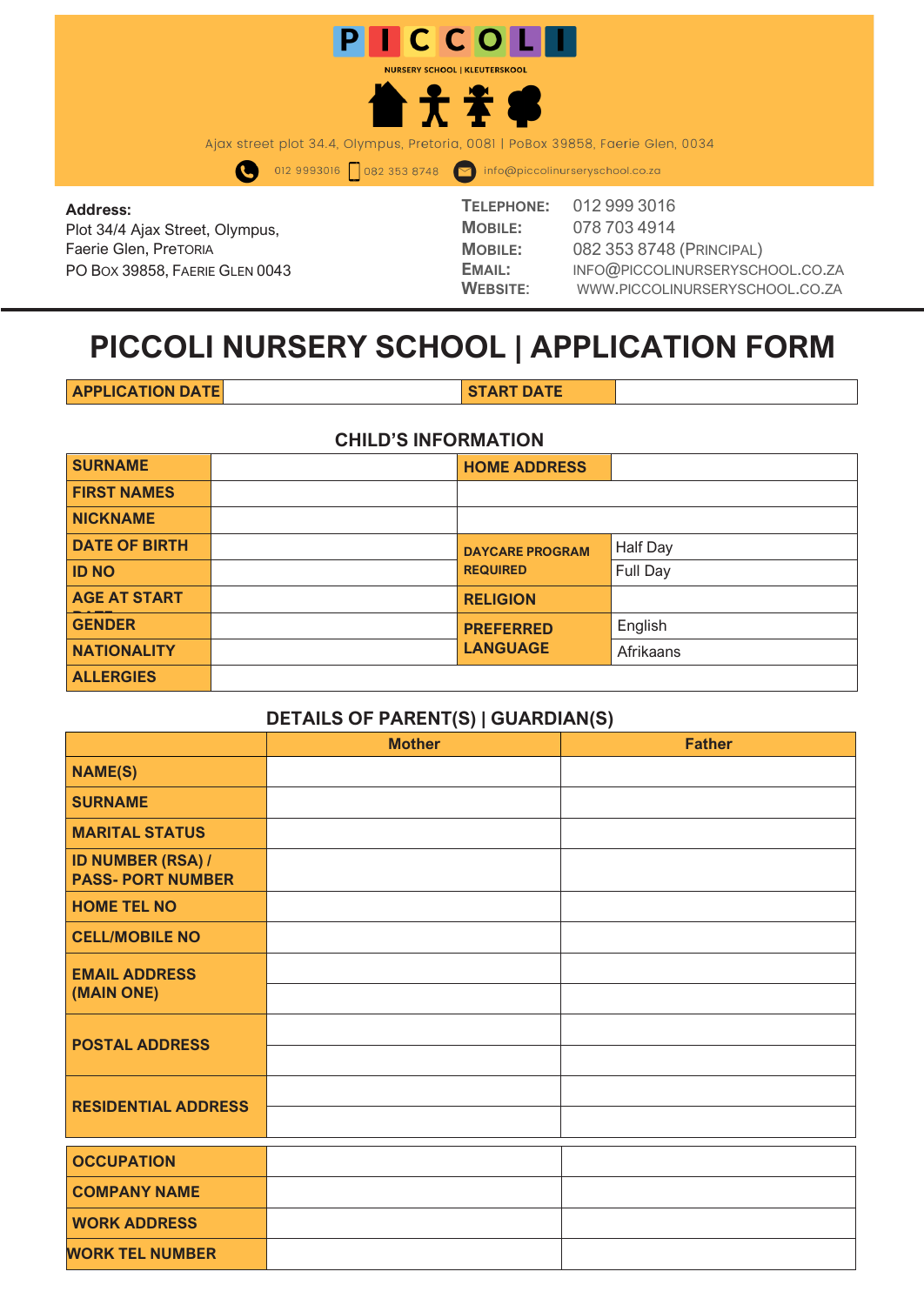### **SIBLINGS CURRENTLY IN SCHOOL**

| <b>1. NAME</b> | <b>CLASS</b> |  |
|----------------|--------------|--|
| 2. NAME        | <b>CLASS</b> |  |

### **MEDICAL INFORMATION**

| <b>MEDICAL AID</b>                                        | <b>MED AID NUMBER</b> |  |
|-----------------------------------------------------------|-----------------------|--|
| <b>DOCTOR'S NAME</b>                                      | <b>DOCTORS TEL</b>    |  |
| <b>PERSON</b><br><b>RESPONSIBLE FOR</b><br><b>ACCOUNT</b> |                       |  |
| <b>ALLERGIES</b>                                          |                       |  |
| <b>CHRONICAL</b><br><b>ILLNESSES</b><br>/CONDITIONS       |                       |  |

#### **NEXT OF KIN**

| 1. NAME        | <b>CONTACT NO:</b> |  |
|----------------|--------------------|--|
| <b>2. NAME</b> | <b>CONTACT NO:</b> |  |

| <b>NAMES OF PERSONS WHO MAY COLLECT THE CHILD</b> |                                                             |                   |  |
|---------------------------------------------------|-------------------------------------------------------------|-------------------|--|
| <b>NAME</b>                                       | <b>RELATIONSHIP</b>                                         | <b>CONTACT NO</b> |  |
|                                                   |                                                             |                   |  |
|                                                   |                                                             |                   |  |
|                                                   | <b>NAMES OF PERSONS WHO MAY BE CONTACTED IN EMERGENCIES</b> |                   |  |
| <b>NAME</b>                                       | <b>RELATIONSHIP</b>                                         | <b>CONTACT NO</b> |  |
|                                                   |                                                             |                   |  |
|                                                   |                                                             |                   |  |

### **ANY ADDITIONAL INFORMATION PICCOLI NURSERY SCHOOL SHOULD BE AWARE OF**

**WE REQUIRE THE FOLLOWING TO ACCOMPANY THIS APPLICATION:**

- **• COPY OF THE INOCULATION CERTIFICATE**
- **• COPY OF THE BIRTH CERTIFICATE**
- **• COPY OF PARENTS' ID'S**
- **• ID SIZE PHOTO OF CHILD FOR FILE**
- **• PREVIOUS REPORT (IF APPLICABLE)**

PLEASE NOTE THAT THE ABOVE-MENTIONED DOCUMENTATION IS A PRE-REQUISTE FOR ENROLMENT. **NO APPLICATION WILL BE PROCESSED UNTIL ALL THE NECESSARY DOCUMENTATION IS RECEIVED.**

**I hereby confirm and acknowledge that I have read and understand the PICCOLI rules, regulations, and general information and that I undertake to abide by them as described. I agree that all legal costs for the collection of arrear school fees will be paid by me on an attorney-client scale. I further agree that the address, as set out above, will serve as domicillium citandi et executandi. I hereby agree explicitly, specifically and irrevocable that a facsimile or email scan of this signed original document and invoice of outstanding school fees can be used specifically and not exclusively in any legal process as if it is the original document and that this document will be binding in all aspects.**

**SIGNATURE…………………………. DATE ……………………………..**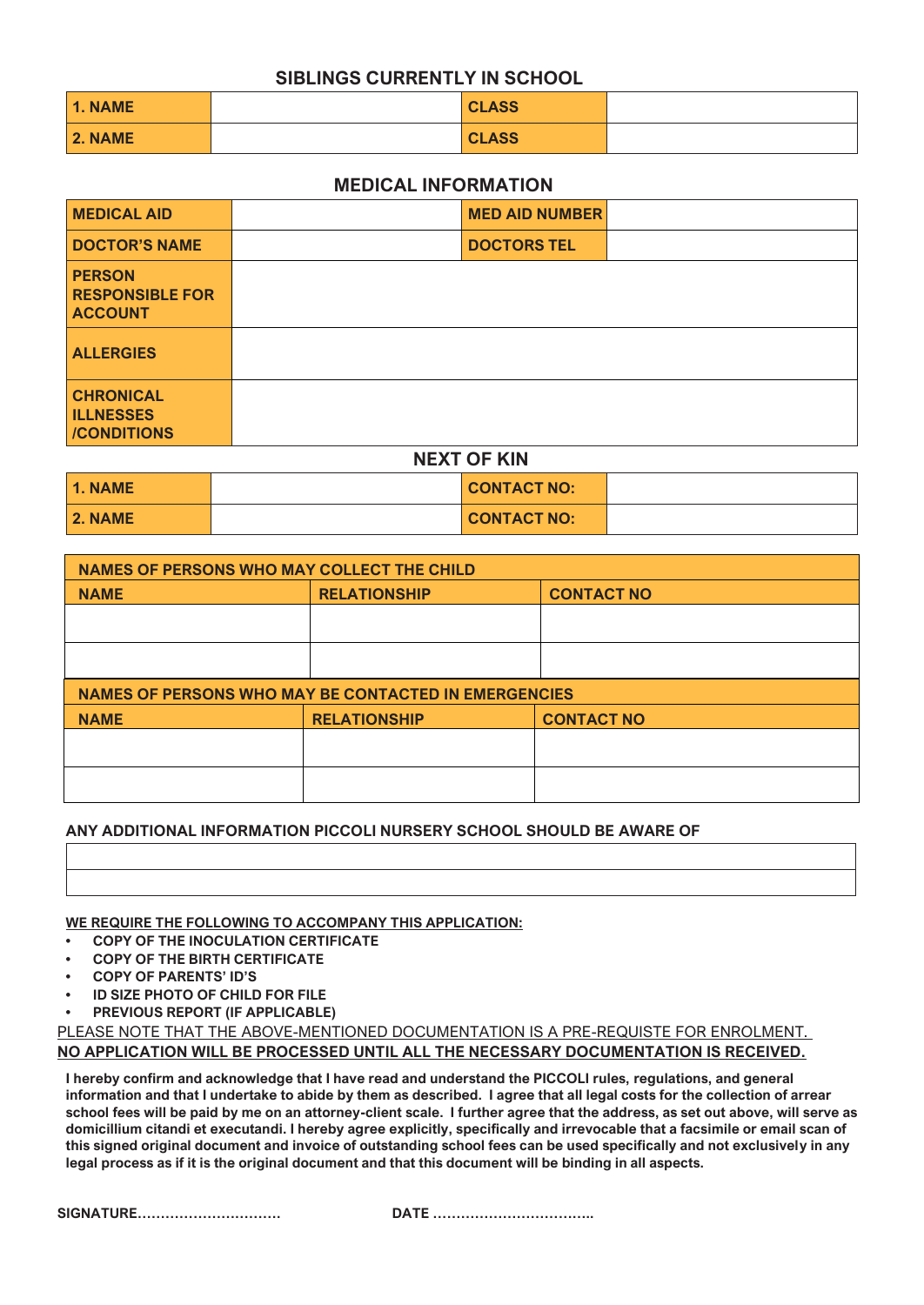

### **FINANCIAL INFORMATION**

### **SCHOOL FEES 2021**

| <b>SCHOOL FEES</b>                         |          |               |            |
|--------------------------------------------|----------|---------------|------------|
| <b>SENIORS:</b>                            | Full day | 4             | R 3 900.00 |
| $(2015 - 2017)$                            | Half day | $\frac{1}{2}$ | R 3 850,00 |
| <b>JUNIORS:</b>                            | Full day | ٠             | R 4 000,00 |
| (2018)                                     | Half day | ÷.            | R 3 950.00 |
| <b>BABIES &amp;</b>                        | Full day | ÷.            | R 4 150.00 |
| <b>POTTIE TRAINERS:</b><br>$(2019 - 2021)$ | Half day | $\equiv$      | R 4 100.00 |

- All school fees (which are calculated annually by the school), is payable monthly in advance.
- **Piccoli Nursery School Management reserves the right to increase school fees in line with the inflation rate on an annual basis.**
- A registration fee or re-registration fee of R300 per annum, per family is payable on the date of registration every year, which is non-refundable. (The fee is utilised for administration purposes).
- **A deposit equal to one month's school fees are payable on admission. No deposit is refundable when a booked place in the school is cancelled.**
- **The deposit is not utilised as the first month's school fees but will be used for the last (notice) month's school fees when a calendar months' notice is given that your child is leaving the school.**
- School fees are payable on or before the 3rd of each month.
- Payment methods available: Electronic Transfer , Cash or debit order.
- Debit order runs will be on the 3rd of each month, or the first working day thereafter.
- If the school fees are not paid for by the end of the month the child will be denied further admission.
- If the school fees are not paid in full by the end of the year the child will lose his/her space in the school for the following year and the child's progress report will be withheld.
- Proof of payment of internet transactions must be emailed to the school within 24 hours and the original must be available on request.
- School fees are payable in full, even if the child is not at school, for what reason whatsoever.

### **PLEASE TAKE NOTE: SCHOOL FEE PAYMENTS FROM JANUARY 2022**

- School fees are paid monthly, by debit order, in advance and must be paid by the 3rd of each month.
- No deduction of fees will be given for illness, holidays, or part of a month.
- A penalty fee of R10 per day will be charged on payments made after the 3rd of the month to cover administration costs.
- The school holds the right to refuse any child whose school fees are not paid up to date by the 7th of each month.

### **ALL SCHOOL FEES ARE PAYABLE ONLY BY DEBIT ORDER FROM JANUARY 2022.**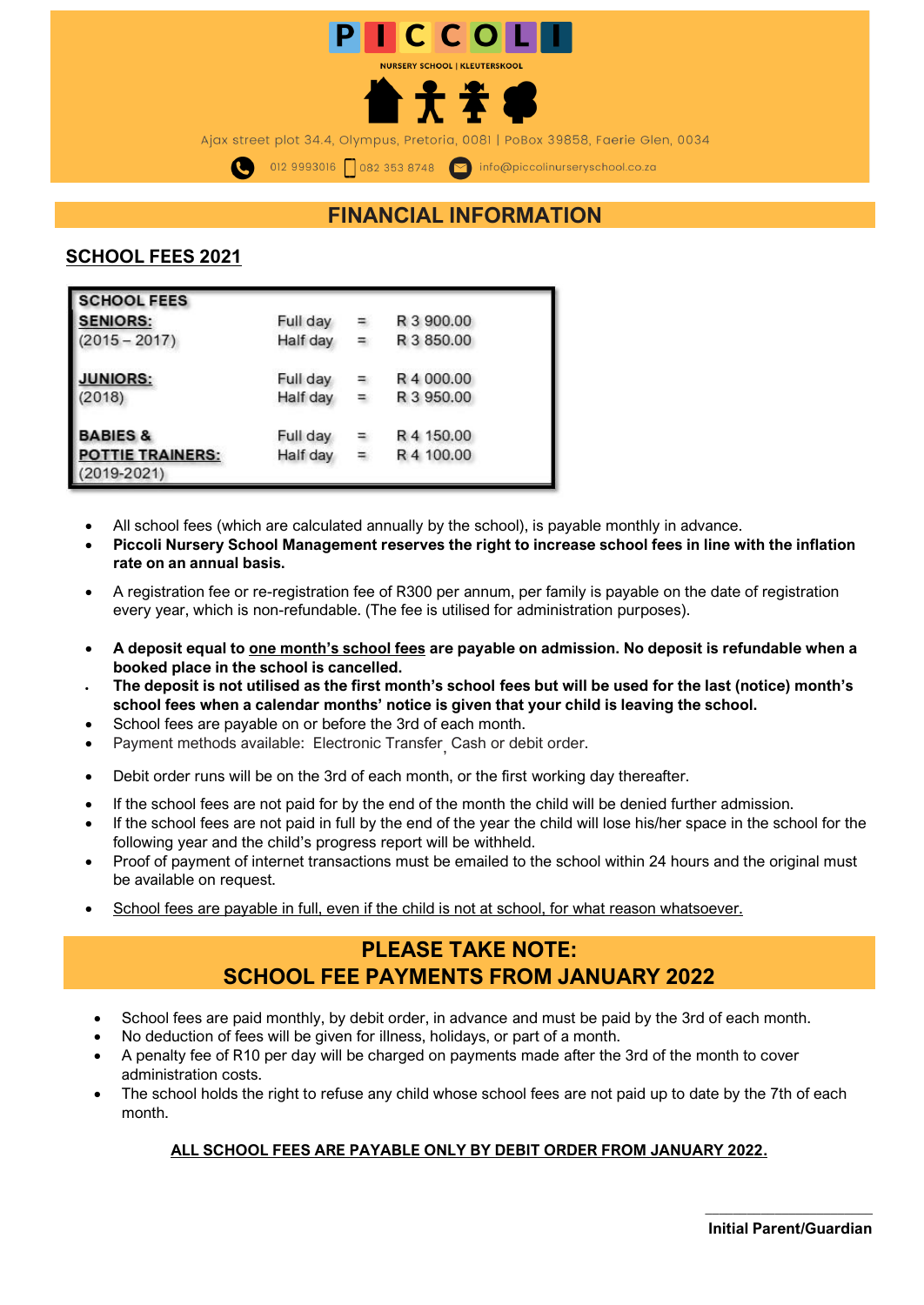

# **AGREEMENT**

- 1. I, 1. 1. the undersigned, agree to pay the applicable school fees to Piccoli Nursery School for my child, **the Contract of Contract Contract of Piccoli Nursery School for my child,** for  $\binom{ }{ }$  half day or  $\binom{ }{ }$  full day.
- 2. **I will pay the school fees in full, monthly on or before the 3rd of each month.**

 $\overline{\phantom{a}}$  , where the contract of the contract of the contract of the contract of the contract of the contract of the contract of the contract of the contract of the contract of the contract of the contract of the contr Initial Parent/Guardian

- 3. I agree that Piccoli Nursery School reserves the right to suspend my child if fees are not paid by the end of each month (The month's fees will remain payable even if the child does not attend school).
- 4. **I agree that I may be penalized for fetching my child after school hours. We ask that parents please adhere strictly to the school hours. If children are picked up after 13h30 for half day or after 17h30 for full day they will be charged a fine of R100 for every 15 minutes. (Please note that our operating hours during the Covid-19 pandemic are from 06h50am to 17h00pm).**

\_\_\_\_\_\_\_\_\_\_\_\_\_\_\_\_\_\_ Initial Parent/Guardian

5. I agree that I will give one (1) calendar months' written notice **via email only** to [info@piccolinurseryschool.co.za](mailto:info@piccolinurseryschool.co.za) when removing my child from the school and I agree that I am responsible for the payment of one (1) month's school fees when I did not give the notice as described above.

6. **I** AGREE THAT WRITTEN NOTICE OF ONE CALENDAR MONTH IS REQUIRED SHOULD MY CHILD LEAVE THE SCHOOL.

**NOVEMBER WILL NOT BE SEEN AS A NOTICE MONTH. The last date on which notice of withdrawal can take place, is on 1 October for the end of October and/or 1 November for the end of December. Should I give notice in November I agree that I will be liable for the payment of the school fees/reasonable cancellation penalty for the month of November and December, although the preschool will be closed for a part of December.**

> \_\_\_\_\_\_\_\_\_\_\_\_\_\_\_\_\_\_ Initial Parent/Guardian

- 7. I,\_\_\_\_\_\_\_\_\_\_\_\_\_\_\_\_\_\_\_\_\_\_\_\_\_\_\_\_\_\_\_\_\_\_ hereby give permission for instances where one or both parents cannot be reached, that Piccoli Nursery school or one of its personnel can decide on medical treatment, even if it has financial implications for the parents, in the following instances: obtaining medical assistance or services; transportation of the child to a place where medical assistance and/or services are available; permission to give any medicine as prescribed by a medical doctor; giving permission for anaesthetics.
- 8. I furthermore agree that Piccoli Nursery School, its owner or personnel will not be responsible for the following:
	- 8.1 Injuries pertaining to my child on the school premises, although we will do our best to prevent any and all incidents.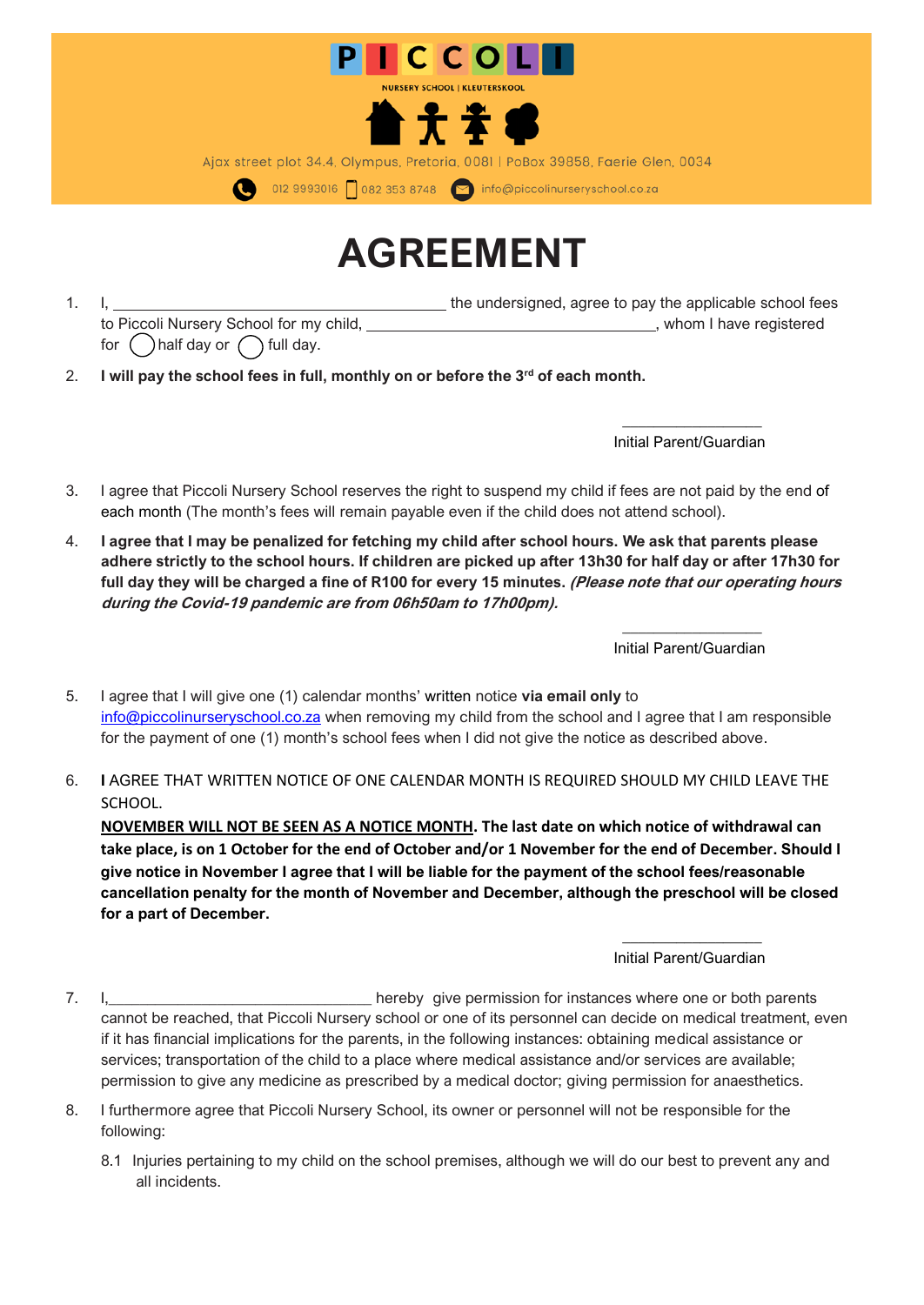- 8.2 If I leave my child on the school grounds without the supervision of the personnel or notifying the personnel in person and ensuring that may child is safe, and my child then gets injured.
- 8.3 Lost clothing and/or other items.
- 9. Both parties agree that this agreement can only be amended in writing when both parties have reached consensus and signed before the child starts school. Notices that have to be given in writing in terms of this agreement shall only be valid if submitted in hard copy to the administration office at the school premises, alternatively if sent via e-mail to [info@piccolinurseryschool.co.za](mailto:info@piccolinurseryschool.co.za)
- 10. **Where the school is prevented from providing the agreed service or access to the service due to circumstances beyond its control or due to compliance with governmental, health and safety or any other public regulations and ordinances for a temporary or permanent period of time, the school will not be held liable for its inability to render such a service in any manner or form. Parents will still be liable for the payment of fees in terms of the agreement in these circumstances unless the parties agree otherwise taking into account reasonableness and the particular circumstances.**

\_\_\_\_\_\_\_\_\_\_\_\_\_\_\_\_\_\_\_\_\_\_\_\_\_\_\_\_\_\_\_\_\_\_\_\_\_\_\_\_\_\_\_\_\_ \_\_\_\_\_\_\_\_\_\_\_\_\_\_\_\_\_\_\_\_\_\_\_\_\_\_\_\_\_\_\_\_

Signature (parent/guardian) Date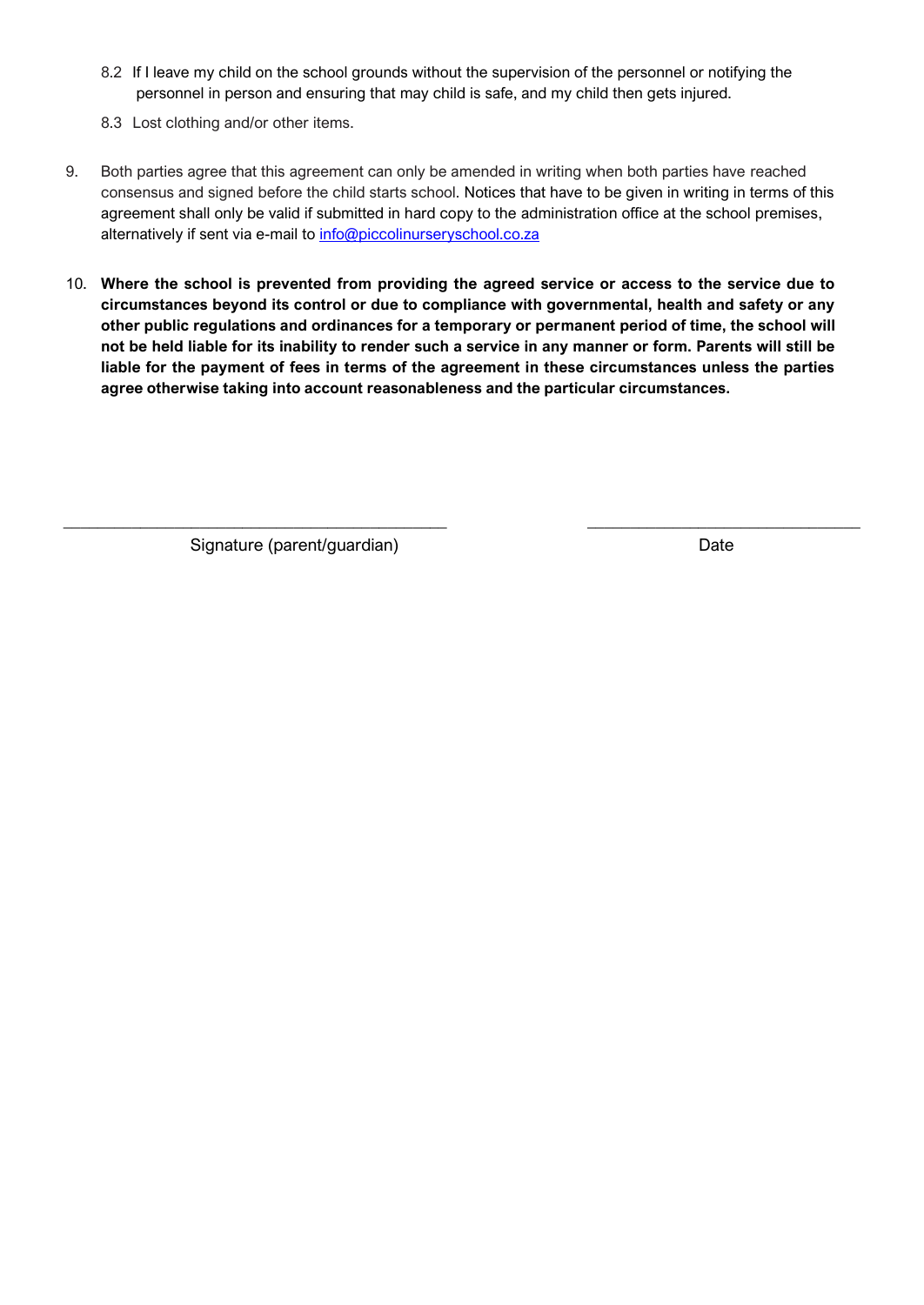

# **Administering of Medication**

## **at Piccoli Nursery School**

|        | parent of                                                      |  |
|--------|----------------------------------------------------------------|--|
| in the | (class), give my permission that a responsible staff member of |  |

Piccoli Nursery School may give my child the following medication if necessary, should they not be able to get hold of myself or any contact on my list.

| <b>Medication</b>   | Yes | No |
|---------------------|-----|----|
| Antiseptic cream    |     |    |
| Arnica oil / gel    |     |    |
| Antihistamine*      |     |    |
| Buscopan / generic* |     |    |
| Panado*             |     |    |

**\* Only if we cannot get hold of you telephonically.**

### **A CHILD SHOULD NOT ATTEND SCHOOL IF HE/SHE IS ILL OR HAS A TEMPERATURE.**

Please note that we cannot give your child any medication if you do not complete and send this letter back to school. Each child must have his / her own completed form. We cannot give homeopathic medicine, suppositories, or vitamins at school.

### **Children may only return to school 24hrs after the start of use of antibiotics.**

**Should your child require other medication during school hours it should be completed in the section below and handed personally to the responsible staff member:**

| <b>Medication</b><br>(Please specify) | Dosage | Time of<br>administration |
|---------------------------------------|--------|---------------------------|
|                                       |        |                           |
|                                       |        |                           |

Antibiotics and other high schedule medications should PREFERABLY be administered at home, IF POSSIBLE. **A valid copy of the child's prescription by a medical doctor with clear instructions for administration must be passed on to the Teacher if a chronic / high schedule or prescription medication must be administered at school**. If the prescription has expired, the parent must obtain and submit a new one before prescription medication can be administered. Over the counter medication should be clearly marked with the child's name on it and the medication itself should not be expired.

**No child can be sent to school, having a contagious child disease or any other contagious disease. No child will be admitted back to school, without a doctor's letter, confirming that the illness is past being contagious and that no other child will be affected negatively.**

I HEREBY CONFIRM THAT ONCE I HAVE BEEN NOTIFIED TELEPHONICALLY THAT MY CHILD IS SICK/ INJURED THAT I WILL MAKE THE NECESSARY ARRANGEMENTS TO FETCH MY CHILD FROM SCHOOL AS SOON AS POSSIBLE.

Signed: ……………………………………. Date: ……………………………………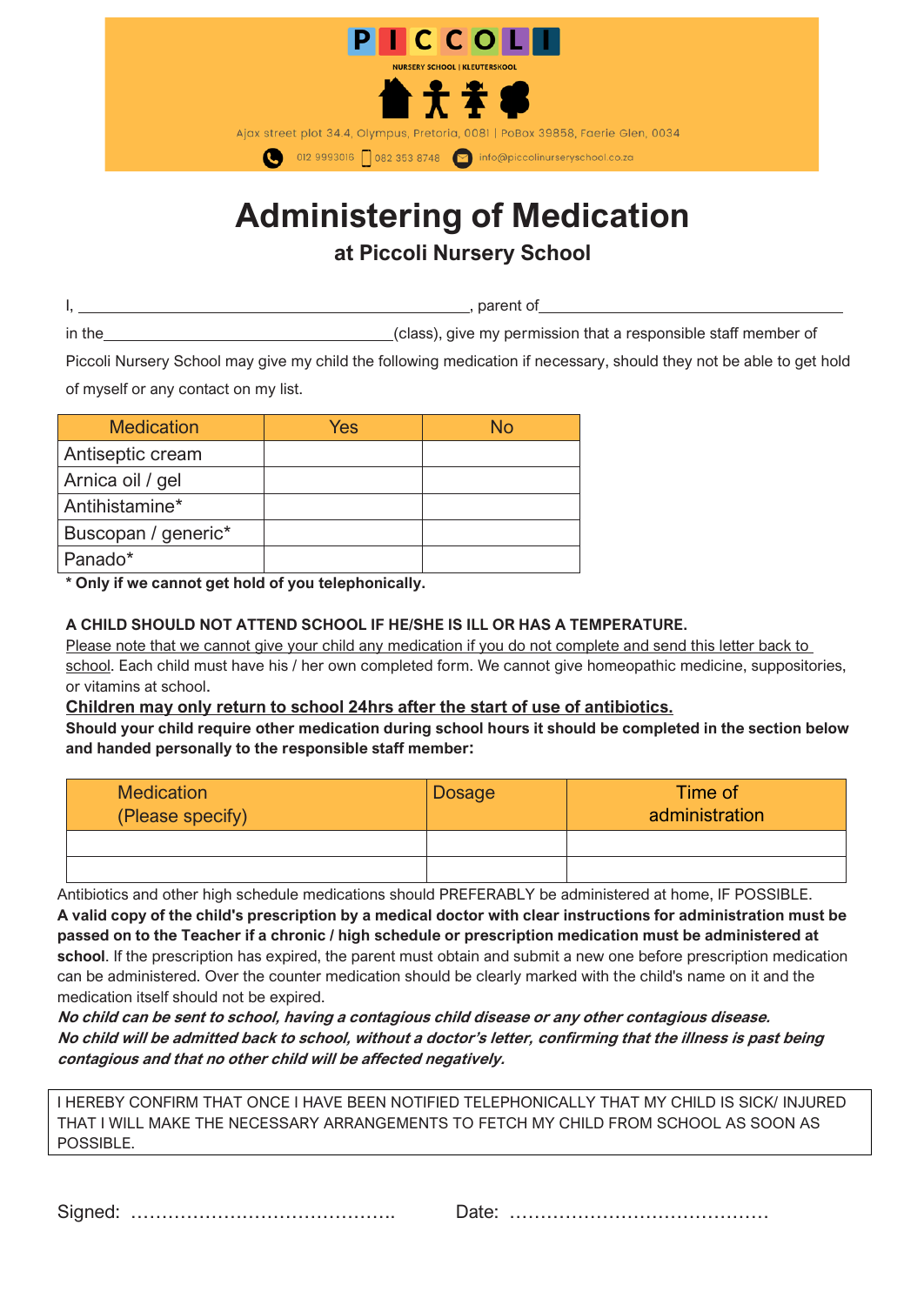

## **Medical Indemnity Form Parent/Guardian consent form for emergencies**

As a parent/guardian I, and the state of the state of the give consent that my child may receive, in case of emergency, first aid by the first aid qualified Piccoli Nursery School staff and if necessary, be transported to a medical facility to receive emergency care by car or ambulance.

I understand that I will be responsible for all charges including medical transport, etc. I give consent for the emergency contact person to act on my behalf until I am available. I agree to review and update this information whenever a change occurs.

Signed: …………………………………. Date: ……………………………………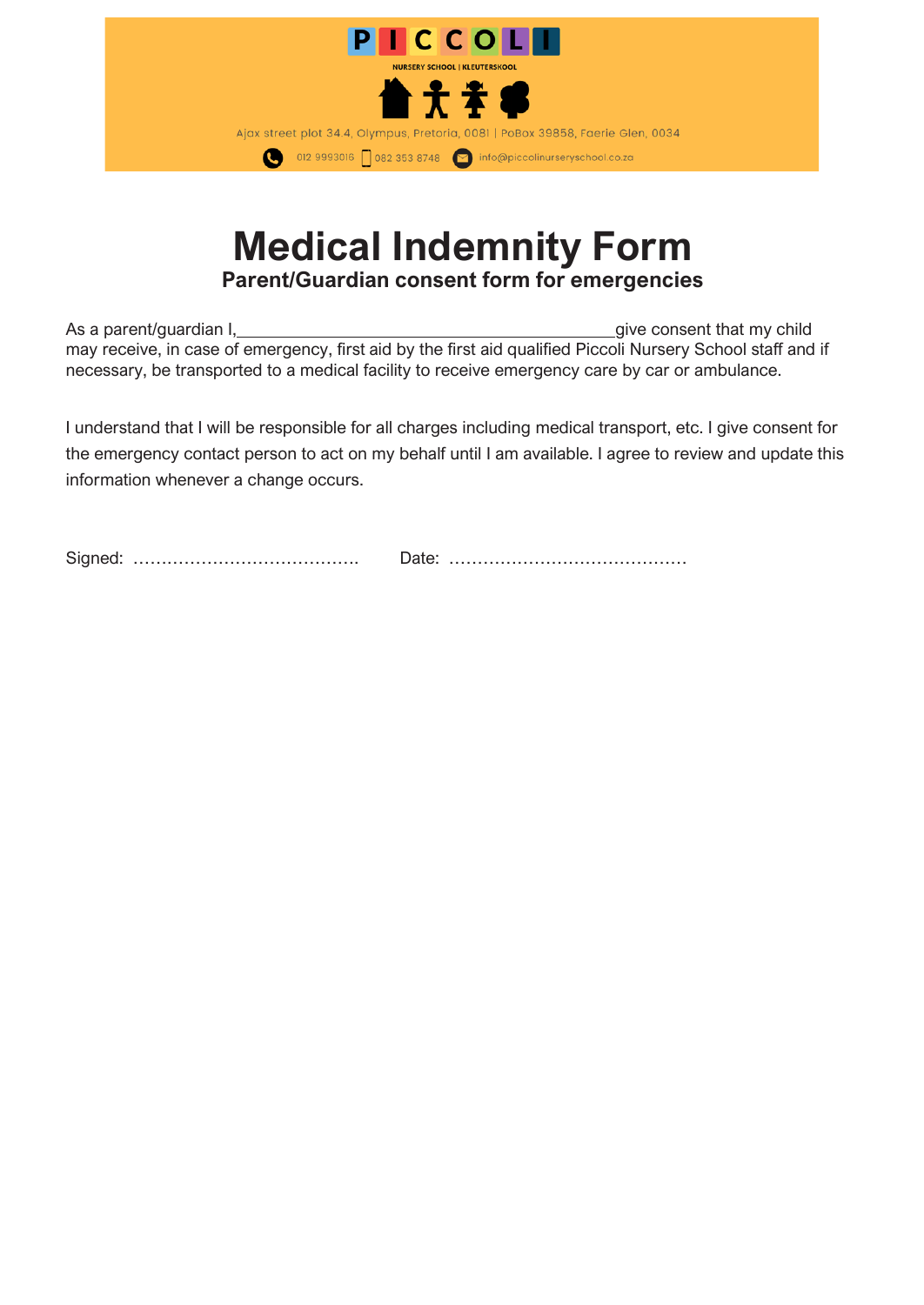

### **MONITORING OF SYMPTOMS FOR COVID-19**

In the bid to prevent the spread of COVID-19 at Piccoli Nursery School, I understand and accept the responsibility for monitoring myself/ and my child/children daily for any of the following symptoms of COVID-19, as indicated by the World Health Organization (WHO) and the National Institute of Communicable Diseases (NICD):

- Fever (elevated temperature above 37.5 degrees) Dry cough
- Shortness of breath  $\sim$  Shortness of breath  $\sim$
- Fatigue, weakness, tiredness extending the Red eyes
- Loss of smell or taste  $\overline{\phantom{a}}$  Body aches
- 
- **Diarrhoea**
- 
- 
- 
- 
- Nausea Vomiting

#### **\_\_\_\_\_\_\_\_\_\_\_\_\_\_\_\_\_\_\_\_\_\_ (signature of parent/guardian)**

| Does your child have one of the following comorbidities (underlying<br>medical conditions)? | <b>YES</b> | <b>NO</b> |
|---------------------------------------------------------------------------------------------|------------|-----------|
| Chronic lung disease or moderate to severe asthma                                           |            |           |
| Serious heart conditions                                                                    |            |           |
| Is immunocompromised                                                                        |            |           |
| <b>Diabetes</b>                                                                             |            |           |
| Chronic kidney disease undergoing dialysis                                                  |            |           |
| Liver disease                                                                               |            |           |
| Other (specify)                                                                             |            |           |

I accept the responsibility for monitoring my child/children daily for any of the symptoms of COVID-19.

### **\_\_\_\_\_\_\_\_\_\_\_\_\_\_\_\_\_\_\_\_\_\_ (signature of parent/guardian)**

Should my child/children present with any of the above listed symptoms, I undertake to do the following:

- To isolate my child/children at home and not send them to school.
- To seek the appropriate medical attention.
- To report my child/children's symptoms to the Principal of Piccoli Nursery School.

I understand this to be in compliance with the requirements of the Department of Basic Education, in conjunction with the Department of Health and the Department of Social Development.

I appreciate that the matter will be treated confidentially by my child's/children's school without any fear of stigmatization, in accordance with the relevant school policy.

I accept that all necessary precautions will be taken regarding the health, safety, and well-being of our child. The School, Owner, Principal, Management and Staff of Piccoli Nursery School will not be held responsible or be liable whatsoever, for any injury/ unforeseen events/ infection of any disease or condition that our child may develop.

As far as I/we know, our child is in good health.

**\_\_\_\_\_\_\_\_\_\_\_\_\_\_\_\_\_\_\_\_\_\_ (signature of parent/guardian1)**

**\_\_\_\_\_\_\_\_\_\_\_\_\_\_\_\_\_\_\_\_\_\_ (signature of parent/guardian2)**